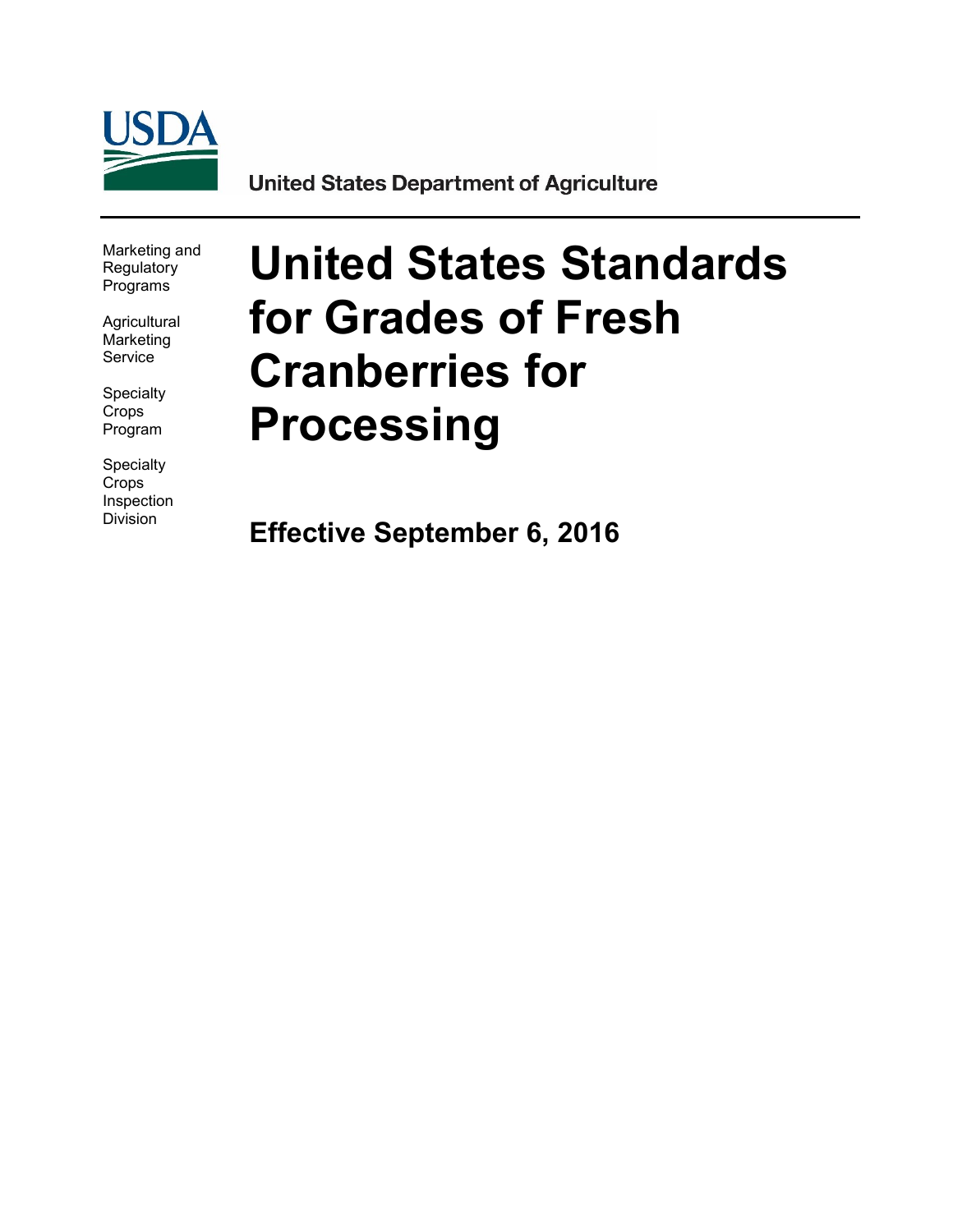This issue of the United States Standards for Grades of Fresh Cranberries for Processing (81 FR 51297) supersedes the previous issue which has been in effect since August 24, 1957.

Voluntary U.S. grade standards are issued under the authority of the Agricultural Marketing Act of 1946, which provides for the development of official U.S. grades to designate different levels of quality. These grade standards are available for use by producers, suppliers, buyers, and consumers. As in the case of other standards for grades of fresh and processed fruits, vegetables, and specialty crops these standards are designed to facilitate orderly marketing by providing a convenient basis for buying and selling, for establishing quality control programs, and for determining loan values.

The U.S. grade standards and inspection instructions for all fresh and processed fruits, vegetables, and specialty crops are available on the internet and upon request at the address below. These documents provide detailed interpretations of the grade standards and provide step-by-step procedures for grading the product.

Grade standards are issued by the U.S. Department of Agriculture (USDA) after careful consideration of all data and views submitted during rulemaking. The Department welcomes suggestions for improving the standards in future revisions. Comments may be submitted to, and copies of standards and inspection instructions obtained from:

> Director, Specialty Crops Inspection Division Specialty Crops Program, USDA, Agricultural Marketing Service 1400 Independence Avenue, SW, STOP 0240 Washington, D.C. 20250

**Authority**: 7 U.S.C. 1621-1627.

**Note**: Compliance with the provisions of these standards shall not excuse failure to comply with the provisions of the Federal Food, Drug, and Cosmetic Act, or with applicable State laws and regulations.

 $\mathcal{L}_\text{max}$  and  $\mathcal{L}_\text{max}$  and  $\mathcal{L}_\text{max}$  and  $\mathcal{L}_\text{max}$  and  $\mathcal{L}_\text{max}$  and  $\mathcal{L}_\text{max}$ 

**Non-Discrimination Policy:** In accordance with Federal civil rights law and U.S. Department of Agriculture (USDA) civil rights regulations and policies, the USDA, its Agencies, offices, and employees, and institutions participating in or administering USDA programs are prohibited from discriminating based on race, color, national origin, religion, sex, gender identity (including gender expression), sexual orientation, disability, age, marital status, family/parental status, income derived from a public assistance program, political beliefs, or reprisal or retaliation for prior civil rights activity, in any program or activity conducted or funded by USDA (not all bases apply to all programs). Remedies and complaint filing deadlines vary by program or incident.

Persons with disabilities who require alternative means of communication for program information (e.g., Braille, large print, audiotape, American Sign Language, etc.) should contact the responsible Agency or USDA's TARGET Center at (202) 720-2600 (voice and TTY) or contact USDA through the Federal Relay Service at (800) 877-8339. Additionally, program information may be made available in languages other than English.

To file a program discrimination complaint, complete the USDA Program Discrimination Complaint Form, AD-3027, found online at [http://www.ascr.usda.gov/complaint\\_filing\\_cust.html](http://www.ascr.usda.gov/complaint_filing_cust.html) and at any USDA office or write a letter addressed to USDA and provide in the letter all of the information requested in the form. To request a copy of the complaint form, call (866) 632-9992. Submit your completed form or letter to USDA by: (1) mail: U.S. Department of Agriculture, Office of the Assistant Secretary for Civil Rights, 1400 Independence Avenue, SW, Washington, D.C. 20250-9410; (2) fax: (202) 690-7442; or (3) email: [program.intake@usda.gov.](mailto:program.intake@usda.gov) USDA is an equal opportunity provider, employer, and lender.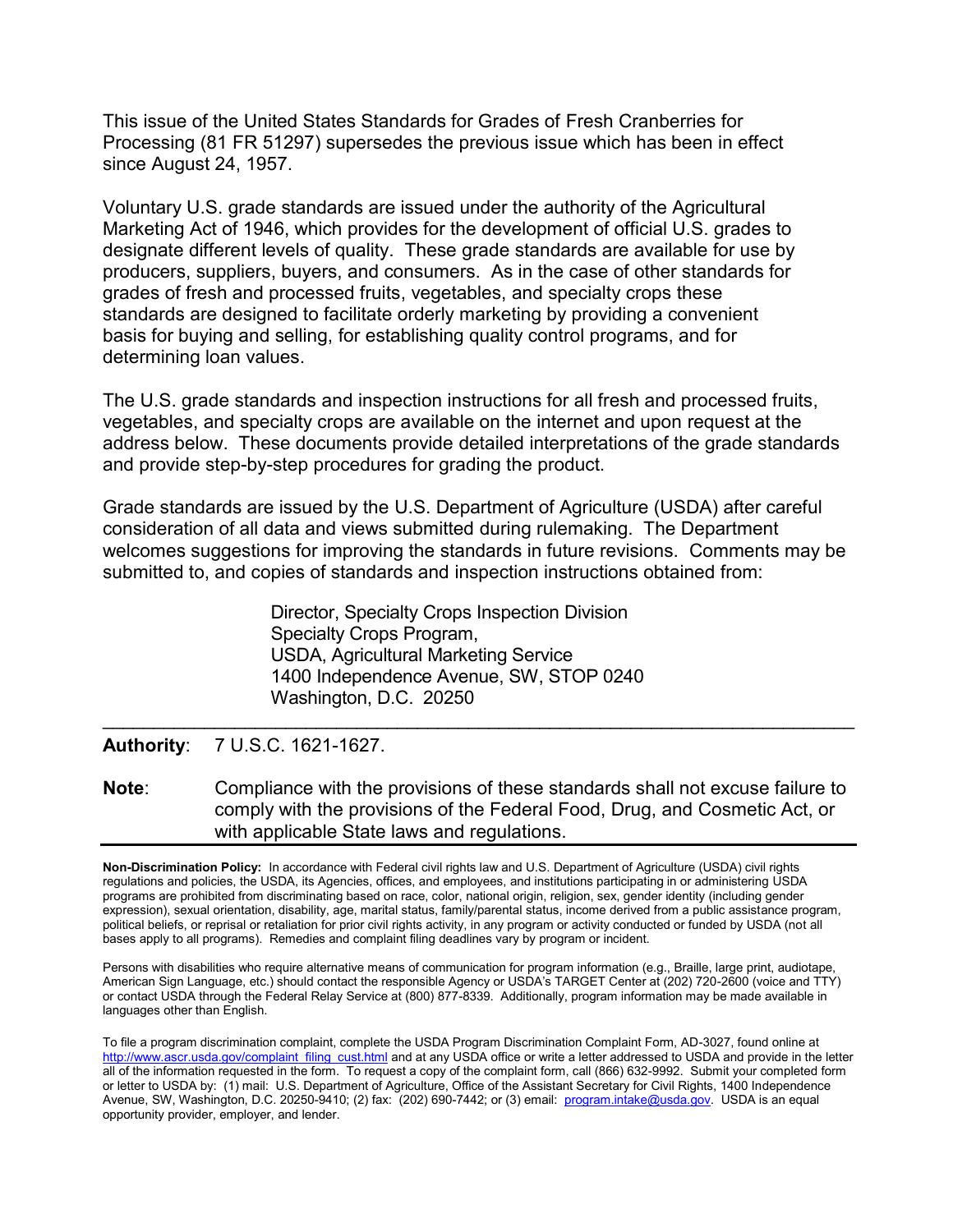# United States Standards for Grades of Fresh Cranberries for Processing

**Section** 

#### Page No.

| §51.3030 |
|----------|
|          |
|          |
|          |
|          |
|          |
|          |
| §51.3033 |
| §51.3034 |
|          |
| §51.3036 |
|          |

United States Standards for Grades of Fresh Cranberries for Processing

(September 6, 2016)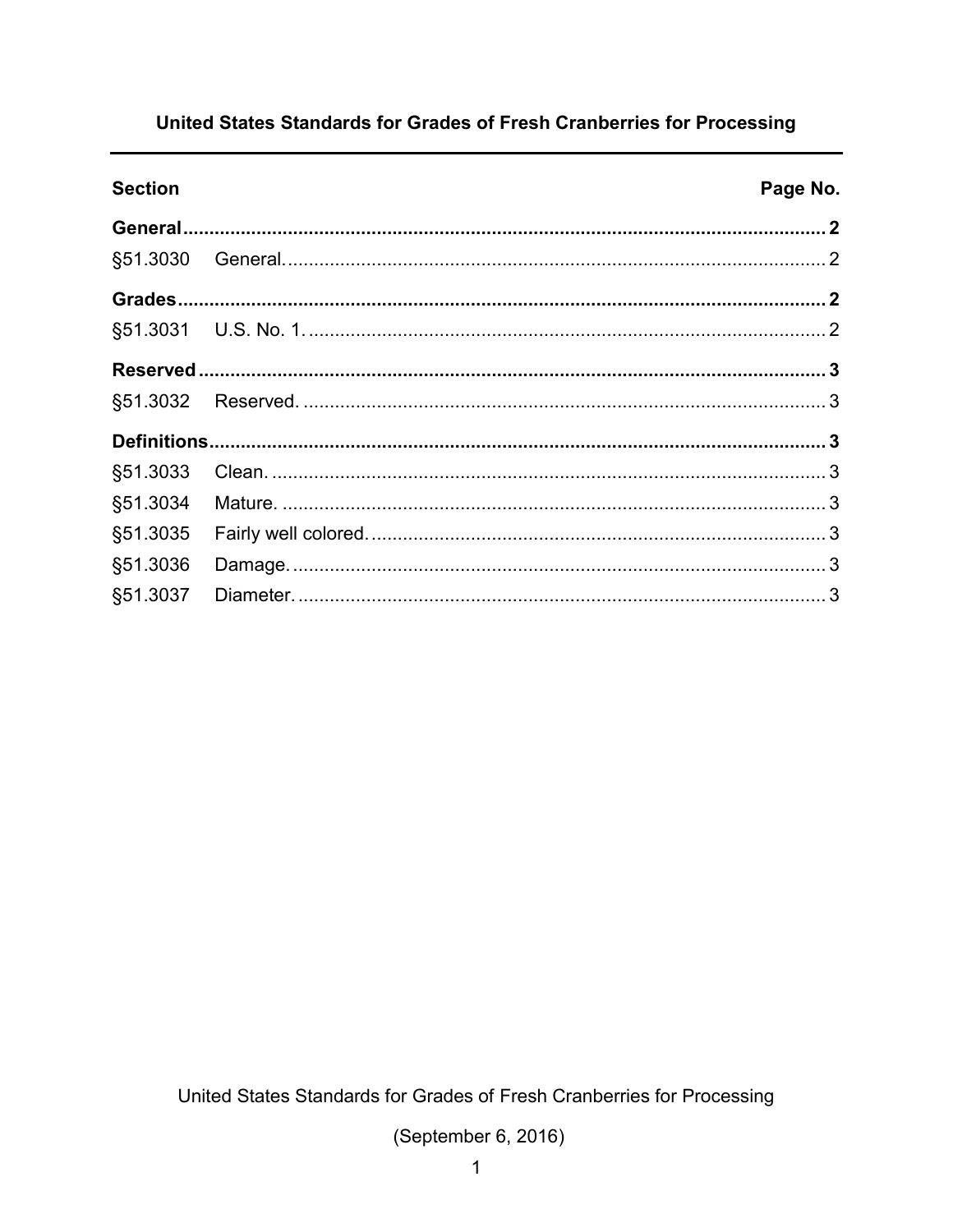#### <span id="page-3-1"></span><span id="page-3-0"></span>**General §51.3030 General.**

- **(a)** These standards apply only to the commonly cultivated Cranberry (*Vaccinium macrocarpon*).
- **(b)** The primary purpose of these standards is for classifying Cranberries intended for manufacture of strained sauce. When used for other styles of packs such as cocktail, whole sauce, etc., other size and quality requirements may be specified using the quality factors and defects established in these standards.

### <span id="page-3-3"></span><span id="page-3-2"></span>**Grades §51.3031 U.S. No. 1.**

**"U.S. No. 1"** consists of fresh cranberries which are clean, mature, fairly well colored and which are not soft or decayed and which are free from worms or worm holes and which are free from damage caused by bruises, scars, freezing, sunscald, foreign material, disease, insects or mechanical or other means.

- **(a)** The minimum diameter shall be nine-thirty-seconds of an inch.
- **(b)** Incident to proper grading and handling, the following tolerances, by count, shall be permitted in any lot:
	- **(1)** 3 percent for cranberries which fail to meet the size requirement;
	- **(2)** 20 percent for cranberries which fail to meet the color requirements for individual cranberries;
	- **(3)** 10 percent for cranberries which fail to meet the remaining requirements of the grade but not more than one-half of this amount, or 5 percent, shall be allowed for berries which have worm holes or which are soft or affected by decay: *Provided,* That an additional tolerance of 2 percent for berries which are soft or affected by decay, or a total of not more than 7 percent, for berries which have worm holes or which are soft or affected by decay, shall be allowed en route or at destination: *And provided further,* That not more than one-half of 1 percent, included in the above tolerances, shall be allowed for Black Rot; and,
	- **(4)** One-tenth (1/10) of 1 percent for cranberries infested with worms.

United States Standards for Grades of Fresh Cranberries for Processing

(September 6, 2016)